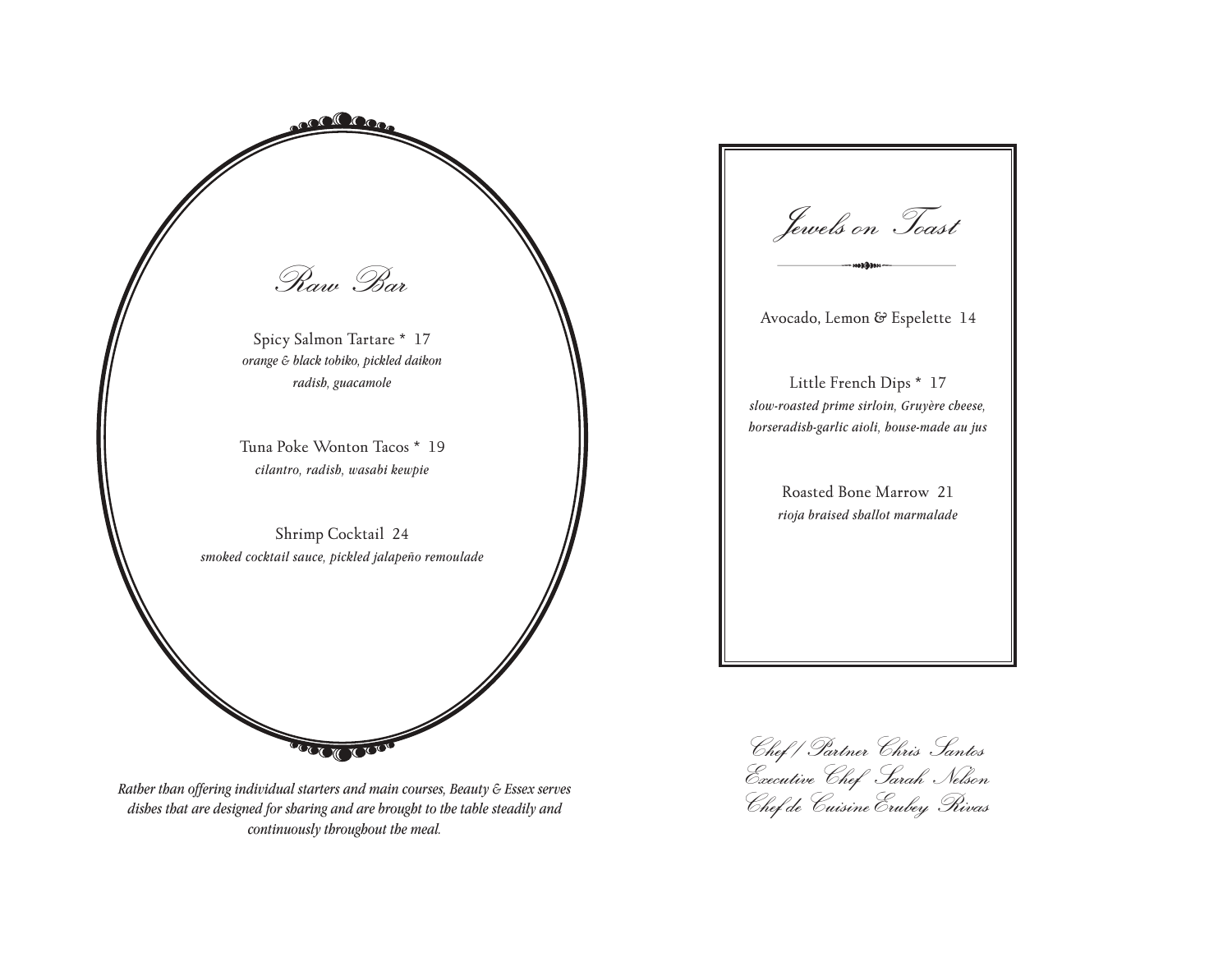Accessories The House Salad 15 *market greens, carrot-harissa vinaigrette, pickled carrots, crispy chickpeas, manchego cheese* Citrus Glazed String Beans Kale & Apple Salad 16 *fresno peppers, grana padano apple cider vinaigrette, pancetta, candied pecans, shaved goat cheese* Broccolini *garlic, soy, chile* Caulifower Tacos 17 *apple miso marinade, gochujang, ~14~ charred scallion salsa* <u>nellen.</u> Thai Style Deep Fried Shrimp 25 *green papaya slaw*  Cacio e Pepe Mac & Cheese *Sicilian bread crumbs* 19  $\overline{u_0}$ Desserts<br><del>====</del>

> Housemade Cookie 4 each *reverse chocolate chip cookie*

"LES, NYC" Doughnuts 14 *caramel, chocolate, & berry dipping sauces*